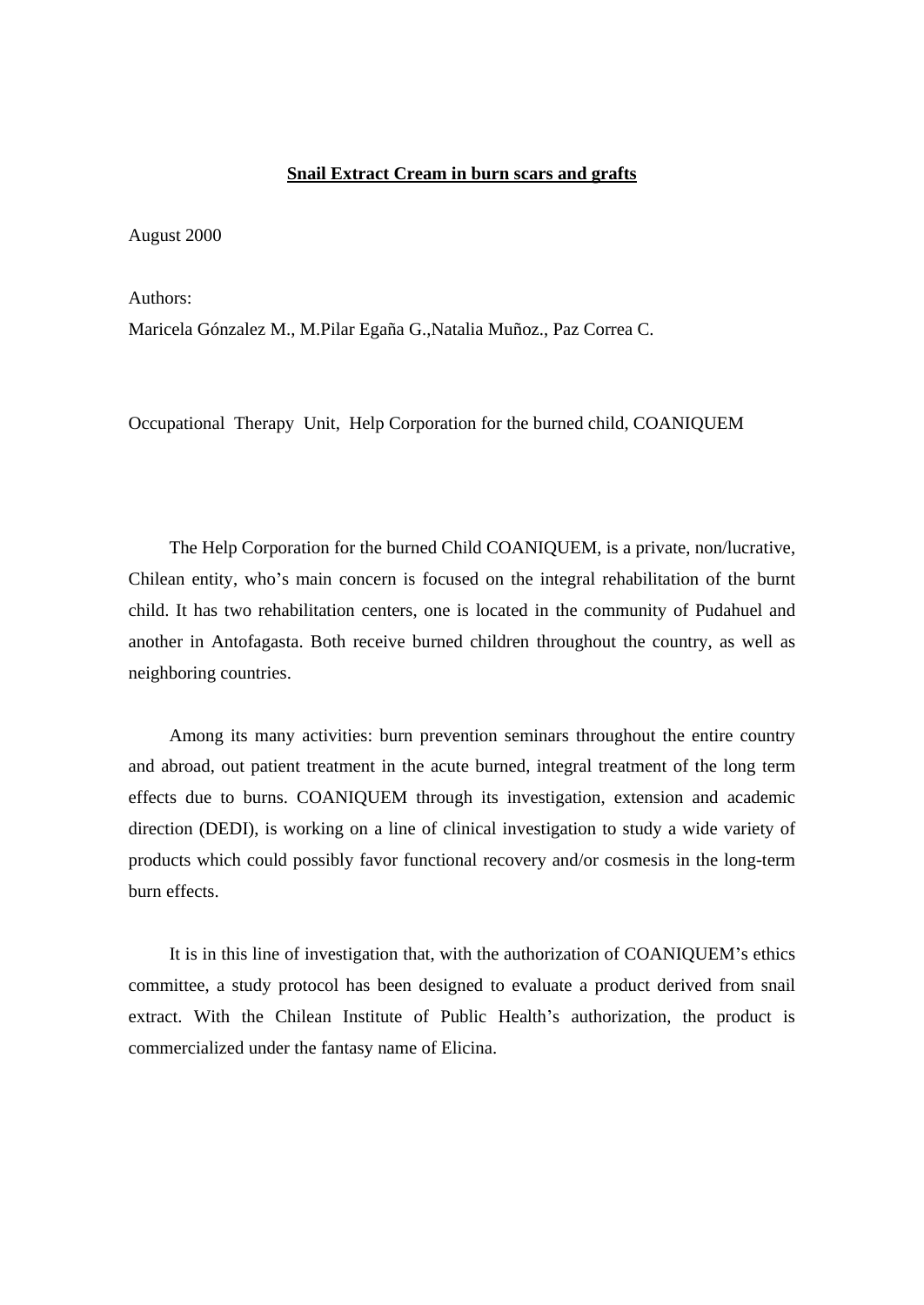#### **Background**

Over millions of years (in the past), snails have been used for medical purposes. Afterwards, they were used as a food source.

In our country some years ago, a family decided to put up a snail farm for commercial food purposes. During the recollection process, which implied cleaning and hand manipulation of the mollusk, soft and lathery skin resulted when contact was made with the snail secretion. Small cuts rapidly healed without infections or scars.

LACOFAR laboratory of Chile (authorized as an external control laboratory by the Chilean Public Health Institute on 6/3/1981) underwent the microbiological analysis that determined the extract's purity.

On June the  $3<sup>rd</sup>$ , 1994, the Public Health Institute, based on the studies made by LACOFAR laboratory, decided to approve the product's use under the name of Elicina (registry number 36.385). The cream is prepared with an 80% formulation of the extract and 20% excipients.

In 1995, when sought out to discover medical purposes, the Chilean Snail Extract (helix aspersa Muller) was chemically analyzec by CONDECAL laboratory, which is the first quality-control, private, external laboratory in Chile. Authorized in 1978 by the Public Health Institute.

This analysis showed that the extract contains: alantoin, collagen, elastin, glycolic acid and natural antibiotics. All these substances are used today with dermatological conditions such as: dry skin treatment, old skin, preventive skin ageing treatment, sunlight skin affections, irritated skin soother, etcetera.

Alantoin or 5-Ureidohydantoin, is a degrade product found in the blood and urine of certain mammals and results in the uric acid transformation by the enzyme urycase. It is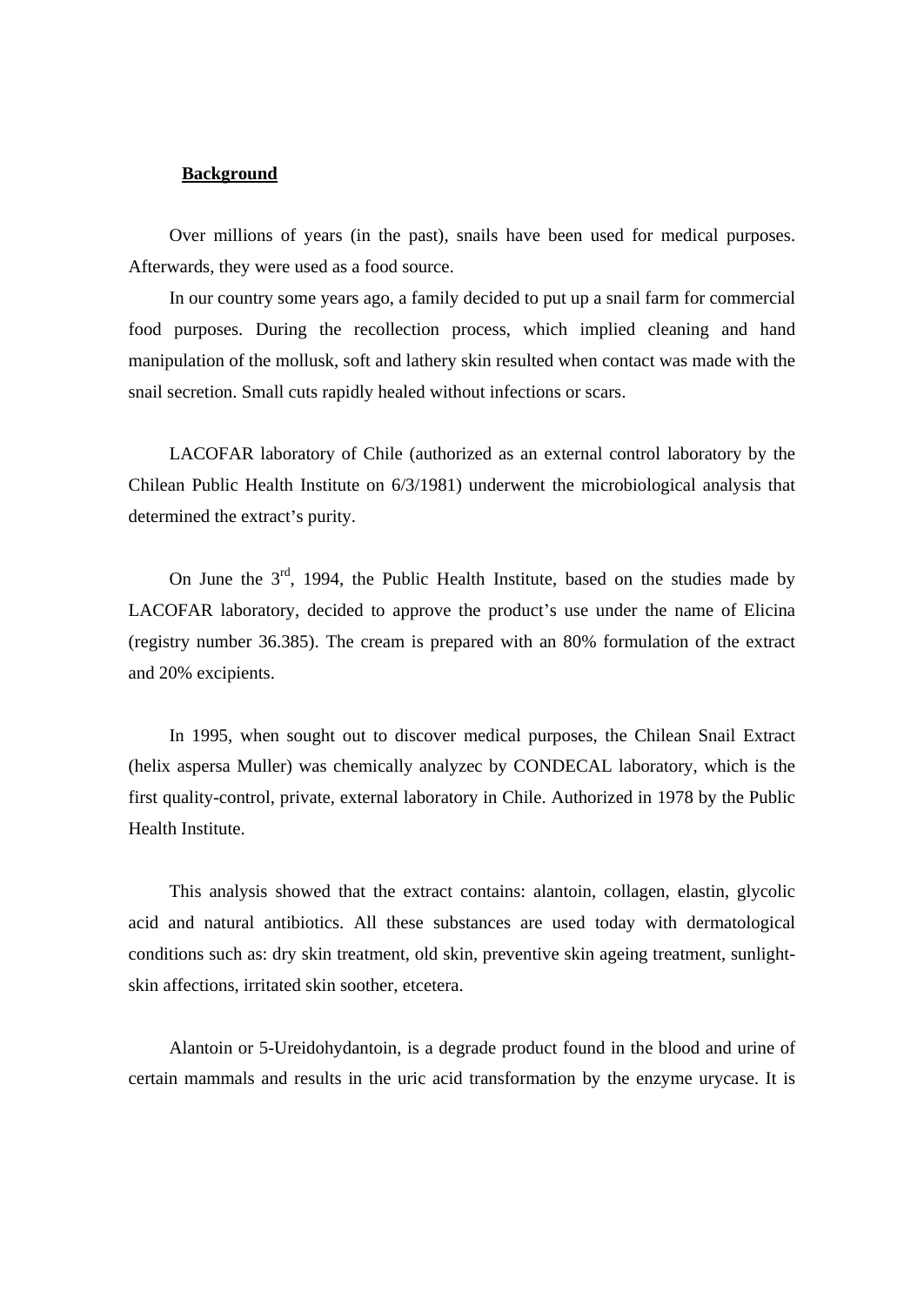mainly used today in a variety of skin care products, personal hygiene and irritated skins, tooth pastes, aftershave cream and lotions, because of its skin repairing action.

Collagen is a protein that's usually obtained from young animal's dermis's connective tissue; it is incorporated into many dermatological and cosmetic preparations to avoid wrinkle formation since it has been proved that the degenerative changes of the skin are motivated by the decrease in the quantity and elasticity properties of the skin's collagen. Due to its low molecular weight, it can be absorbed through local application, retaining this way the necessary protein complex needed for old, worn out skin.

Elastin is the result of hydrolization of elastic proteins, which constitute the fibers that form the elastic tissues and in cosmetology its main use is in the treatment of old skin, which lack elasticity and turgency.

Glycolic Acid- alfa-Hydroxyacetic acid participates in the collagen synthesis as a predecessor of glycine. It can work as a queratoplastic in low concentrations. In higher concentrations, it produces an epydermolysis and an important separation of the corneocytes. Due to its above mentioned characteristics, it is employed as an exfoliative agent and a squammous mechanism regulator for the treatment of dry skin. In dermatology, it has a wide array of use treating affections such as icthyosis, psoriasis, warts and others.

The snail's extract also contains natural antibiotics that prove very effective against the most commonly found bacterias in human skin infections, such as: Escherichia Coli, Staphylococcus Aureus and Pseudomona Aeruginosa.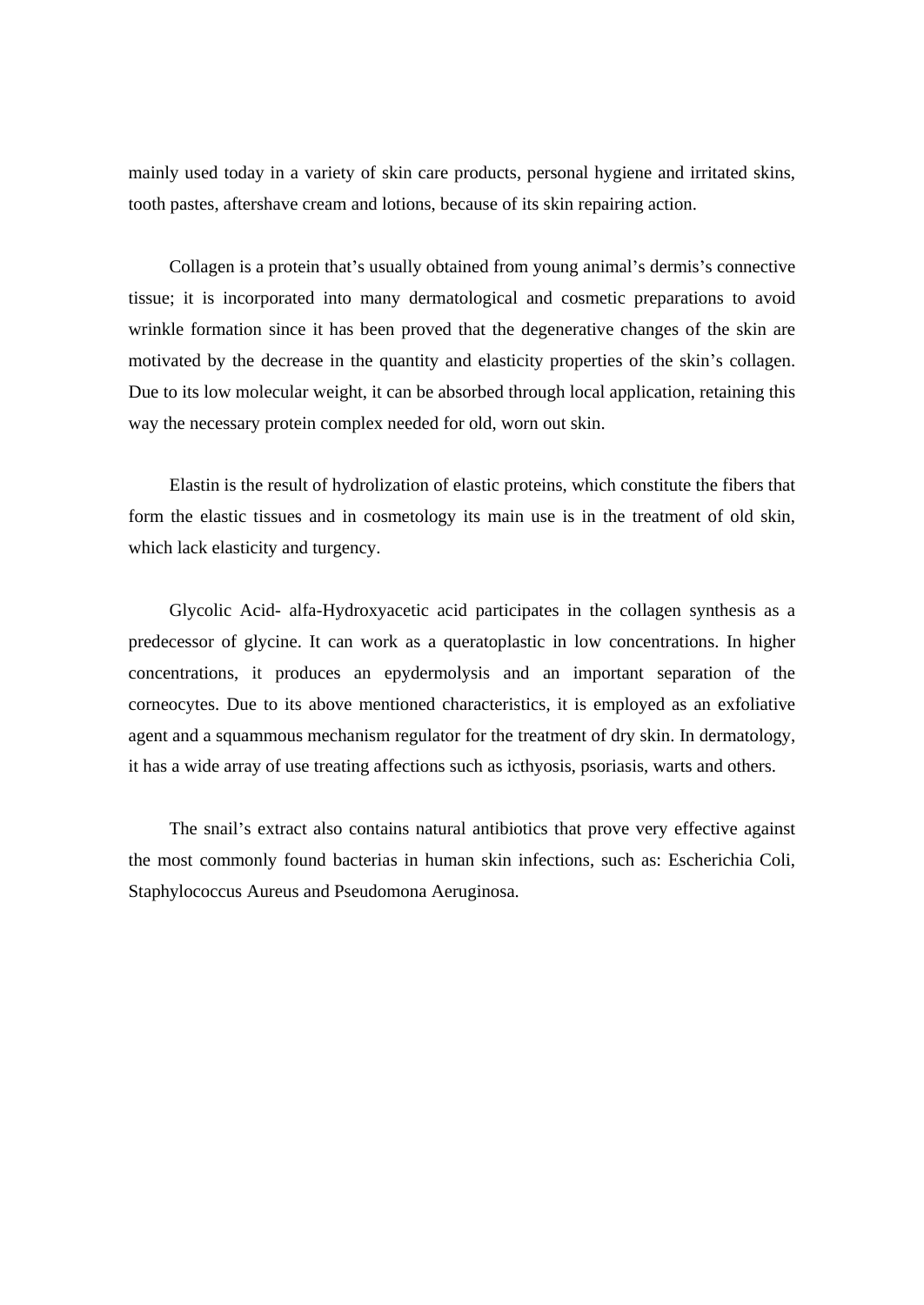### **Investigative Study**

This clinical trial was done in the Occupational Therapy Unit of the Rehabilitation Center for the Burned Child in Santiago, under supervision by the Investigation, Extension, and Academic Direction of COANIQUEM; authorized previously in writing by the participating patient's parents. The trial began on August 1999 and concluded in March 2000.

### Material and Methods

It is a controlled, double-blind, clinical essay to evaluate the effects of a snail-extract cream (Elicina) applied in burn scars and grafts, compared to a Novobase cream application.

### Patients included in the study

Patients of both sexes were included in the study between August 1<sup>st</sup> and December st and December  $31<sup>st</sup>$ , 1999 that complied with the following conditions:

- patients treated in the Occupational Therapy Unit in the Rehabilitation Center of COANIQUEM.
- ages from 1 to 20 years
- parent's or adult guardian's written authorization
- 
- burn scar or graft bearers of any etiology<br>
scar bearers with more than 6 months evolution
- graft bearers at any evolution stage
- scars localized in head, neck and hands
- the patients could find themselves treated with other methods: compressive bandaging, orthesis, joint rehabilitation, etcetera.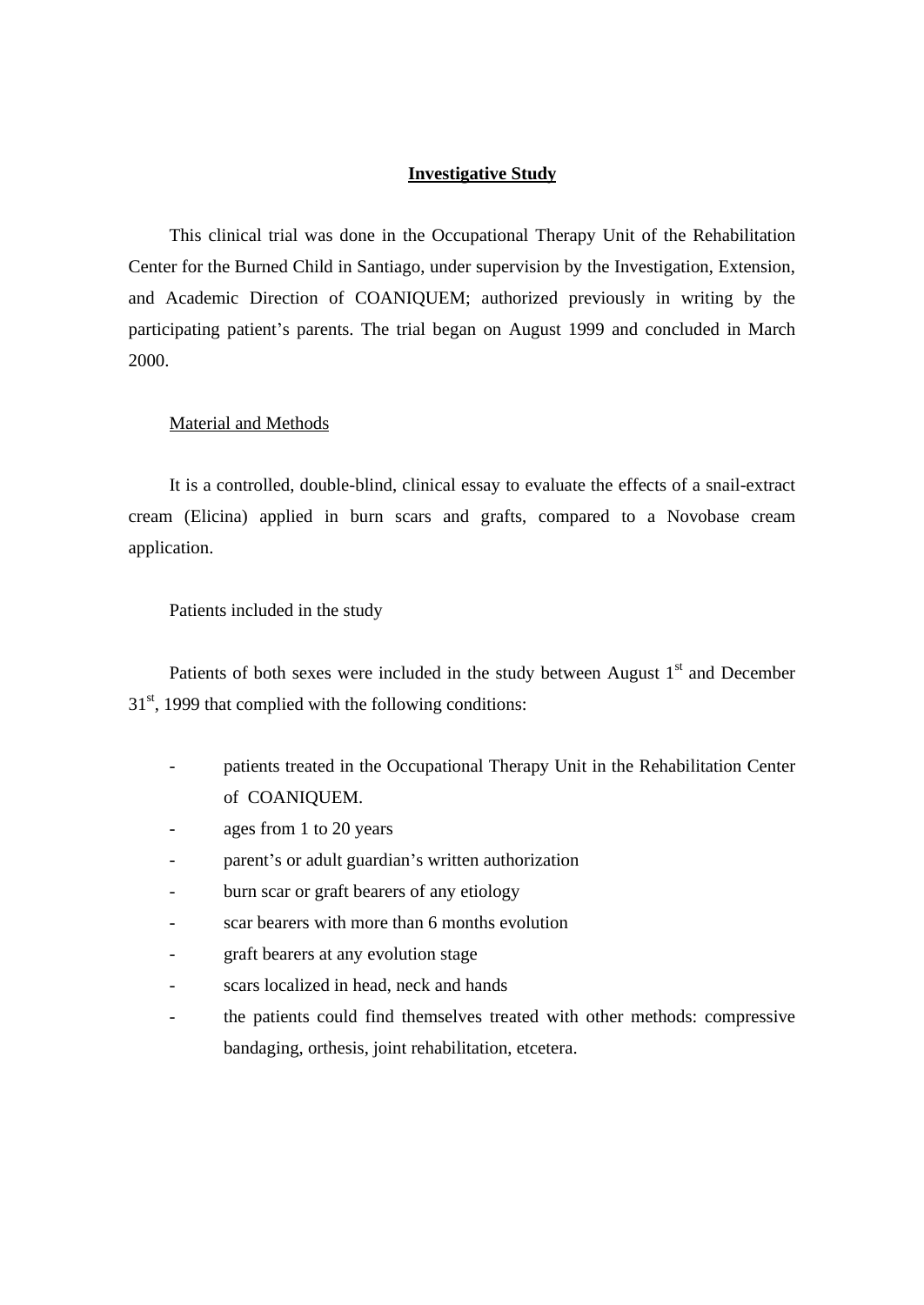### Children excluded in the study

- Children who's scars were already being treated with other creams
- Children with silicone gel treatment

Study dependent variables

- Scar and graft height (in mm)
- Scar and graft texture
- Scar and graft pigmentation
- Secondary effects with cream application

The height of the scar was measured in millimeters, taking into consideration the thickest part. A transparent ruler was used for such purpose.

The scar's texture was evaluated by palpation, the characteristics of the adjacent, unharmed skin zone were taken a reference, as well as the changes in texture of the scar throughout the cream application process.

The scar's pigmentation was evaluated using the unharmed, adjacent skin as reference and the similarity or difference the scar of graft had with this given region.

The subjective evaluation, as far as pigmentation and texture is concerned, were all performed by the same treatment professional (Occupational Therapist), who didn't know what type of cream was being applied.

The patients were divided into two groups at random draw.

- Those treated with Novobase
- Those treated with Elicina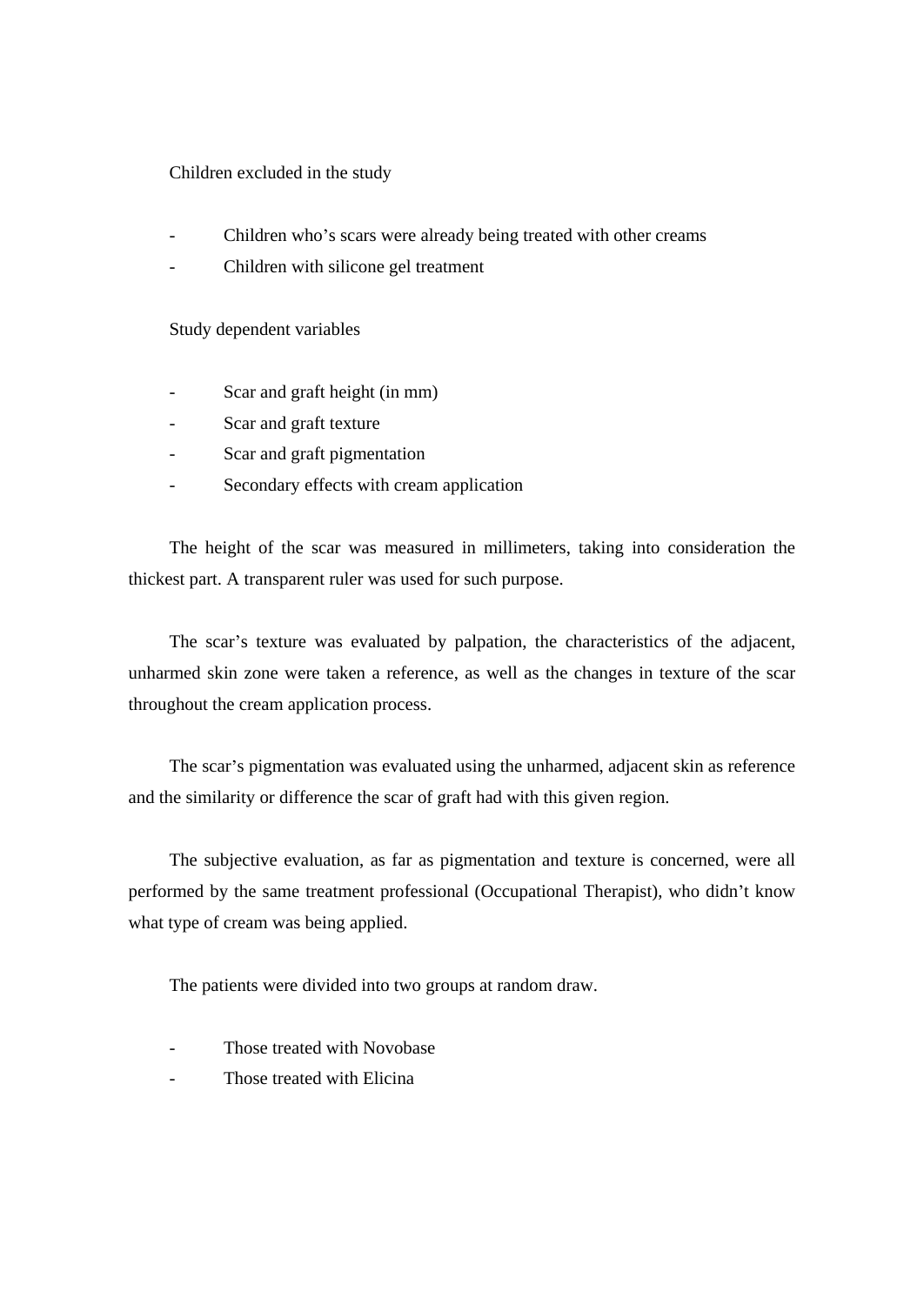The professionals that participated in this investigation (Occupational Therapists, protocol Medical Director), did not know the identity of the creams, thus avoiding statistical errors encountered later in the results and fulfilling the studies condition of being double-blind.

Every patient received Novobase or Elicina cream, according to the draw done previous to the study. A situation could occur where 3 or 4 consecutive patients all received the same cream and an identical container was used for both creams.

The cream was applied in the same manner in all the patients and all the scars: twice a day for a minimum one-month period and a maximum of three months.

A monthly control was made, with a maximum of three controls, until the patient was released.

The results evaluation, in terms of scar height (in mm), pigmentation, texture were all analyzed without knowing what cream had been applied to each patient. The protocol remained sealed during the results stage and finally opened to reveal which patient had been treated with what cream.

To objectively visualize the differences in the results, obtained from both creams, more clearly the following scores were given out

#### Scores **Scores**

0= when no change occurred

1= changes in the scar s height, pigmentation or texture since cream application began until final evaluation.

2= changes in only two variables studied

3= changes manifested by the patient in all three variables studied.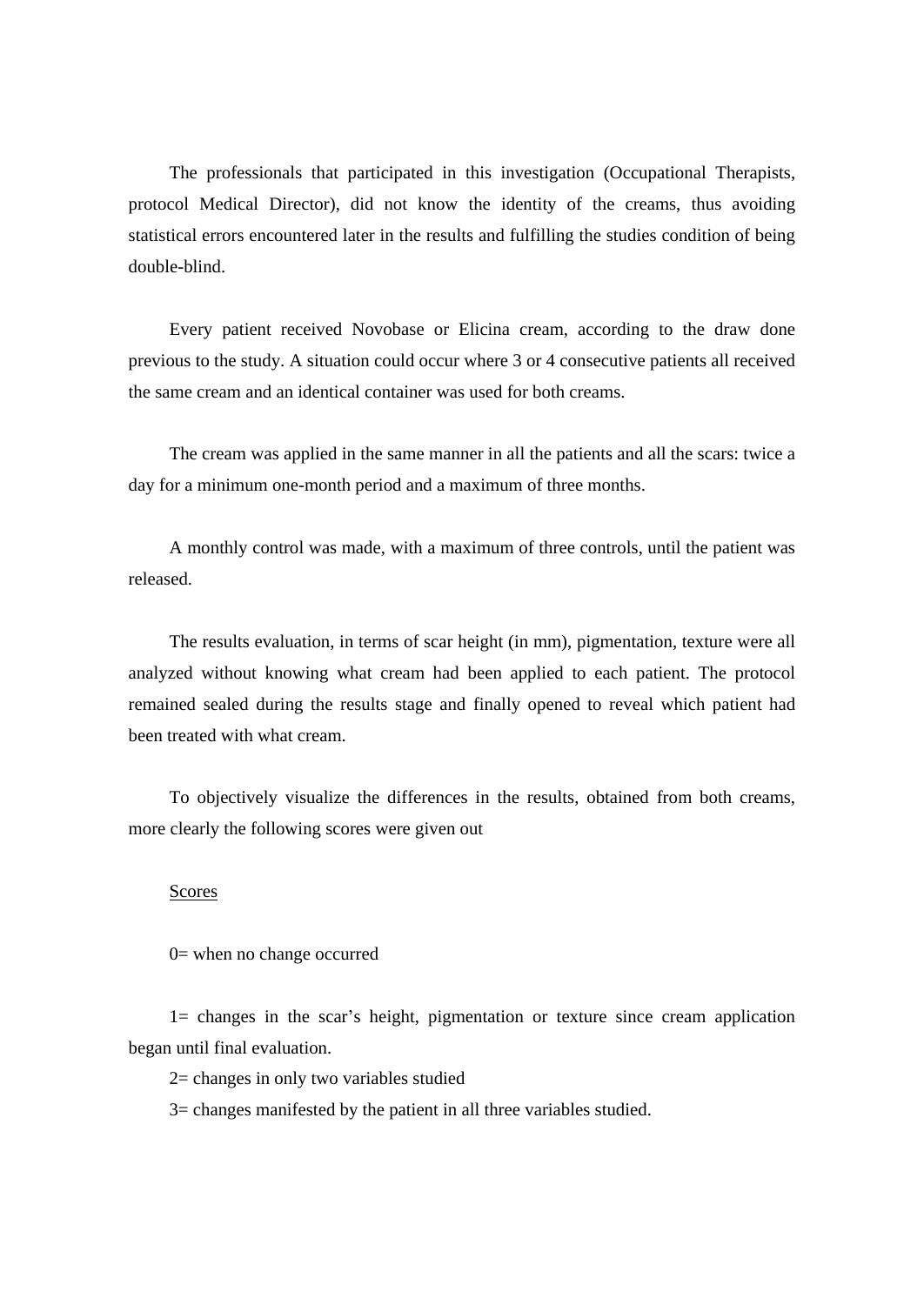In some cases, standardized photographic control was done upon entering the study and with each control.

The data recollection protocol is shown in table 1

The data was statistically analyzed using the Epi Info Program.

### **Results**

Patient's profiles included in the protocol: In the study period 36 patients were included in the protocol, finished their treatment and showed up regularly to their controls. 18 were treated with Elicina and 18 were treated with Novobase.

Sex distribution: 20 women and 16 men in the following age groups

#### Table 1: Age groups

| AGES           |                |
|----------------|----------------|
| 1 to 4 years   | $\blacksquare$ |
| 5 to 9 years   |                |
| 10 to 14 years |                |
| 15 and up      |                |
| <b>TOTAL</b>   |                |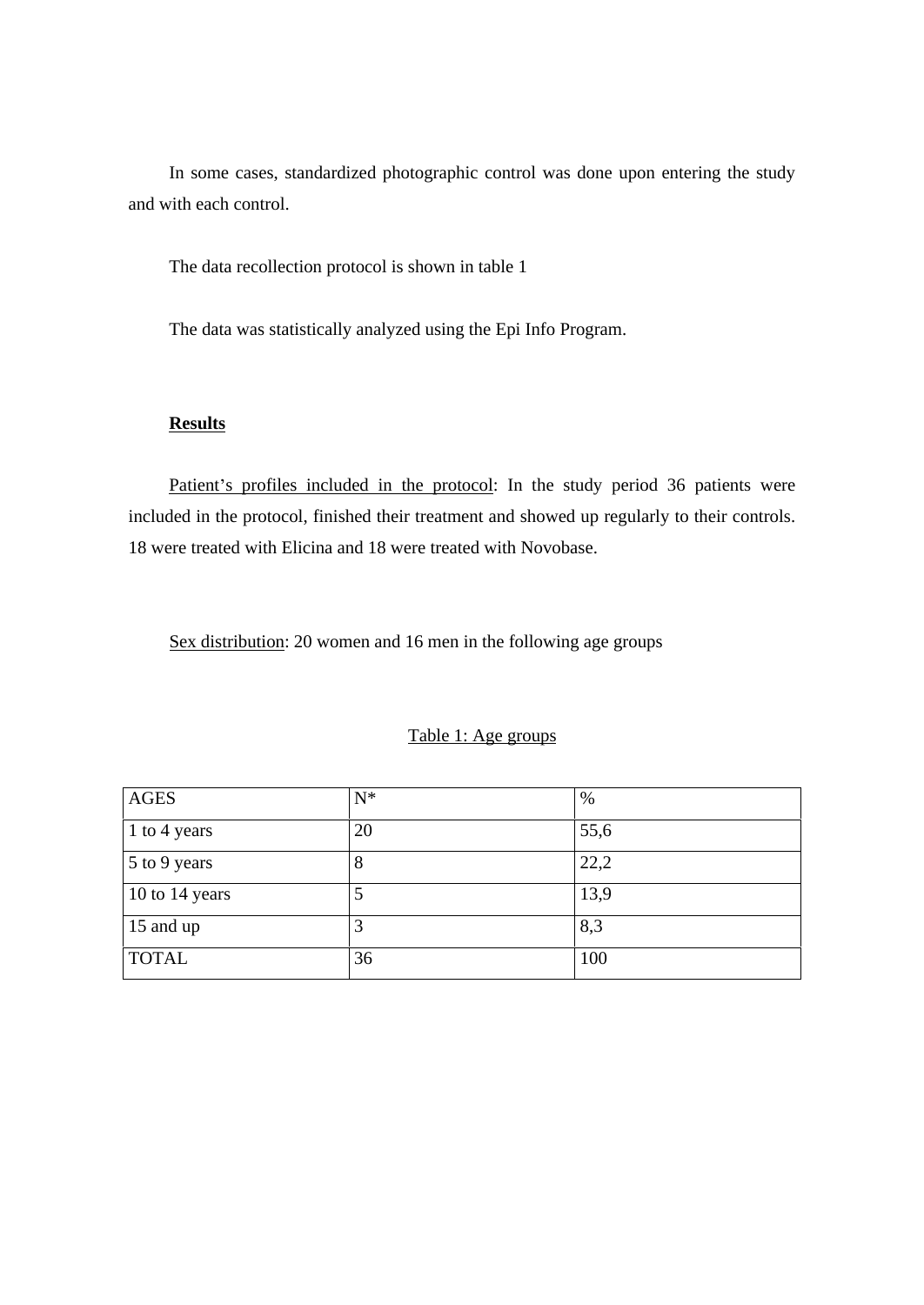27 patients had burn scars, 28 patients had grafts and 19 patients had scar and graft distribution as seen in Table 2

Table 2: Scar and graft distribution



| Distribution | Scar | Graft |
|--------------|------|-------|
|              |      |       |
| Face         |      |       |
| Neck         |      |       |
| Hands        |      |       |
| <b>TOTAL</b> |      |       |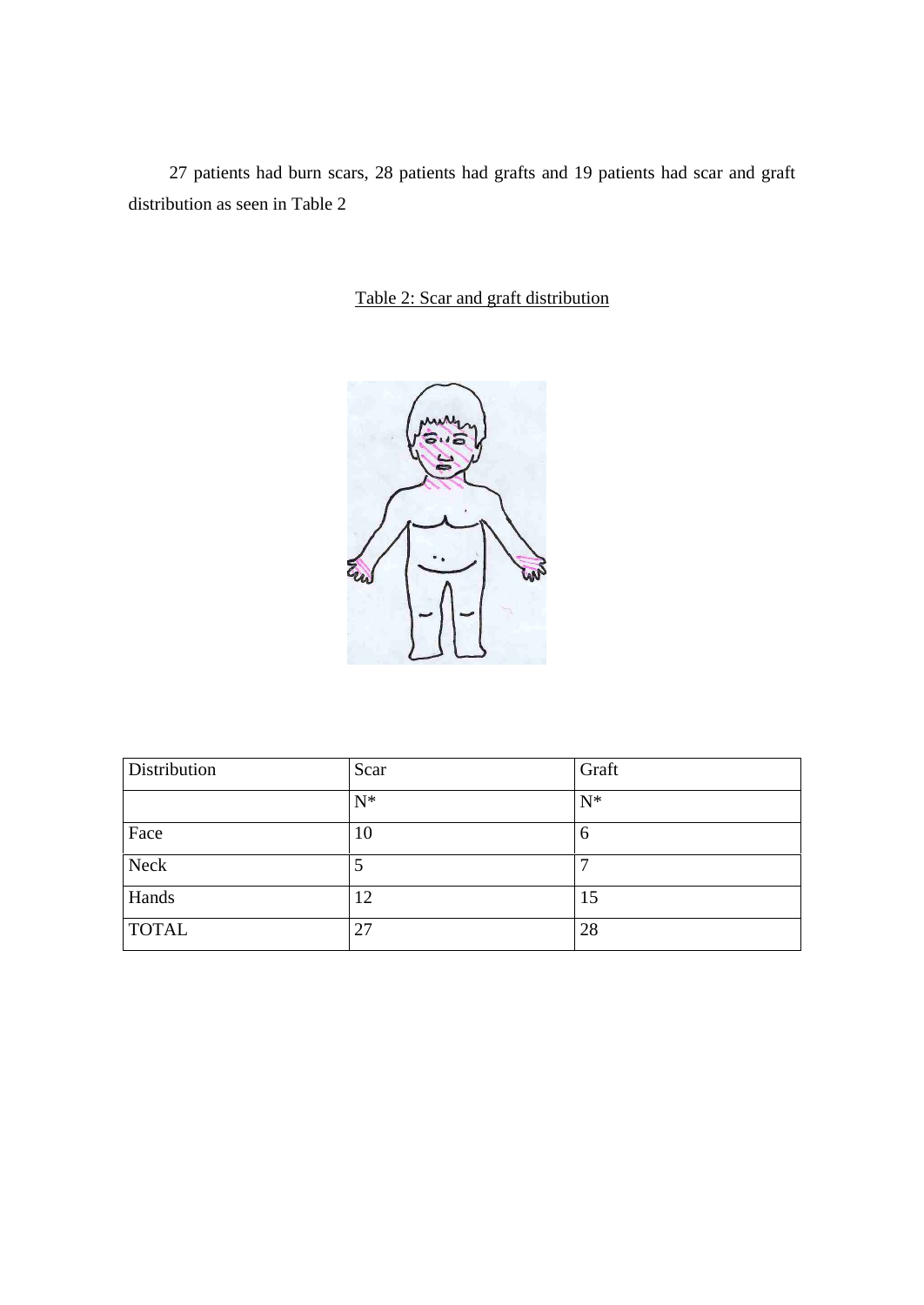### The scar and graft antiquity is seen in Table 3

Table 3: Scar and graft antiquity

# **Scar antiquity**

| Months N*    |    | $\%$ |
|--------------|----|------|
| 6 to 12   10 |    | 37.0 |
| $13 - 188$   |    | 29.6 |
| $19 - 24$ 2  |    | 7.4  |
| $25 & +$     |    | 25.9 |
| Total        | 27 | 100  |

#### **Graft antiquity**

Months  $N^*$  %

| $1 \text{ to } 6$ |    | 14.3                 |
|-------------------|----|----------------------|
| $7 - 12$          |    | 25.0                 |
| $13-18$           |    | 32.1                 |
| 19-24             |    | $\sim$ 1<br>$\cdots$ |
| $25 & + 6$        |    | $-24$<br>⊢ 4 1 . –   |
| Total             | 28 | 100                  |

The scar and graft treatment, besides the cream application, in a vast majority included compressive therapy, which were maintained at all times while the cream was used. There were no significant differences among the patients (Elicina/Novobase) with this adjuvant therapy.

One third of the patients received the cream as a sole method of treatment during its application. Compressive or therapy of any other nature could have existed before the cream application.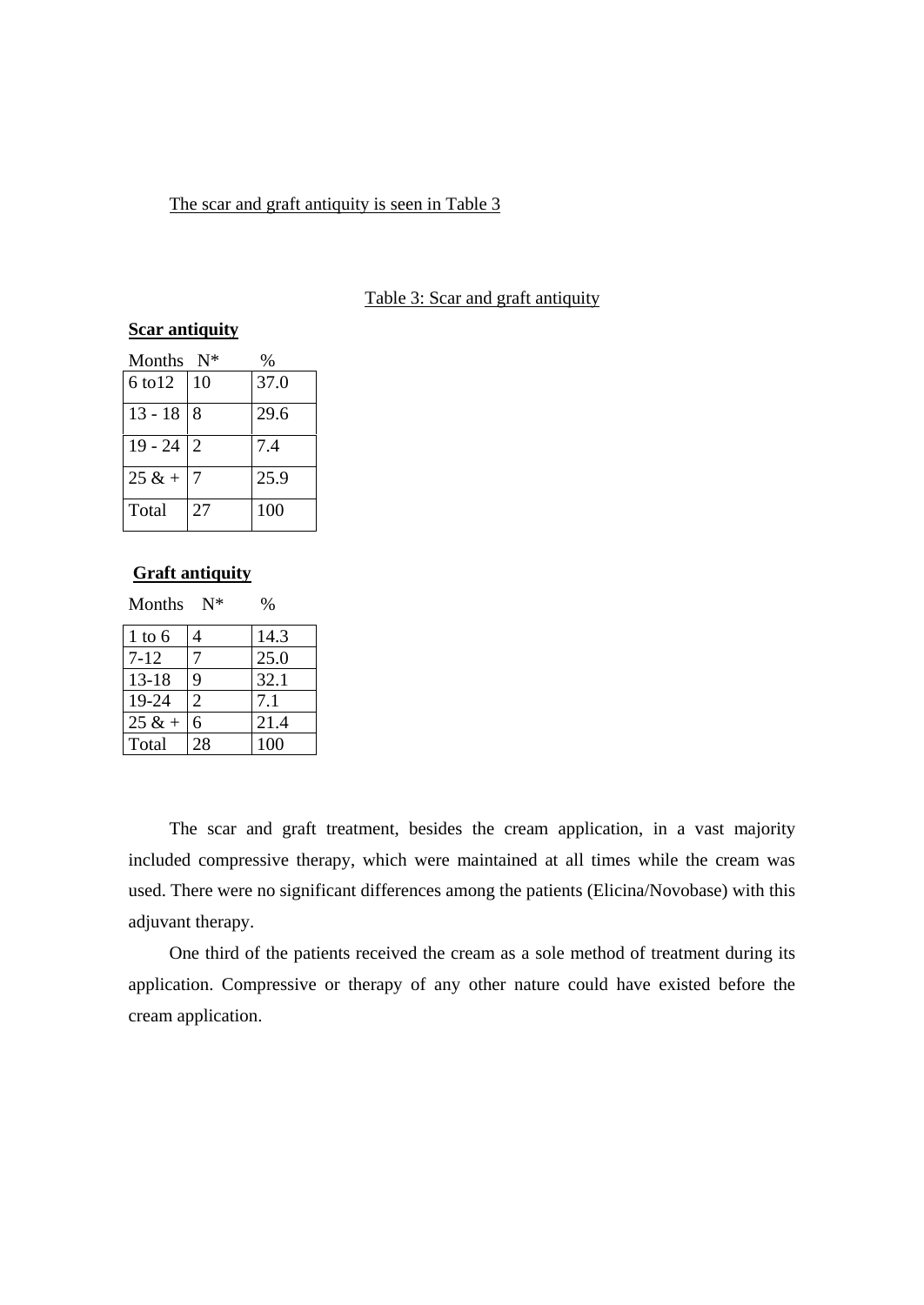# Table 4: The state of the state of the state of the state of the state of the state of the state of the state of the state of the state of the state of the state of the state of the state of the state of the state of the s

Concomitant treatment of scars and grafts along with cream application

| Type of treatment $N^*$ |        |      |
|-------------------------|--------|------|
|                         |        |      |
| Compression             | $\sim$ | 44.4 |
|                         |        |      |
| Orthesis                |        |      |
|                         |        |      |
| Kinesiotherapy          |        |      |
| No treatment            |        |      |
|                         |        |      |
| Others                  |        |      |
|                         |        |      |
| <b>TOTAL</b>            |        | 100  |
|                         |        |      |

### Final scores according to cream:

### Table 5: Final score according to cream

|                |             | SCORE      |            |              |
|----------------|-------------|------------|------------|--------------|
|                | <b>ZERO</b> | <b>ONE</b> | <b>TWO</b> | <b>THREE</b> |
| <b>ELICINA</b> |             |            |            |              |
| NOVOBASE       |             |            |            |              |
| <b>TOTAL</b>   |             |            |            |              |

Score: The second second second second second second second second second second second second second second second second second second second second second second second second second second second second second second s

0= no changes

- 1= difference in scar height, pigmentation or texture (one variable)
- 2= Changes in only two variables
- 3= Changes in all three variables
- statistically significative difference with an x2 observed of 11.96 and a critical  $\bullet$ x2 of 10.8, alfa 0,01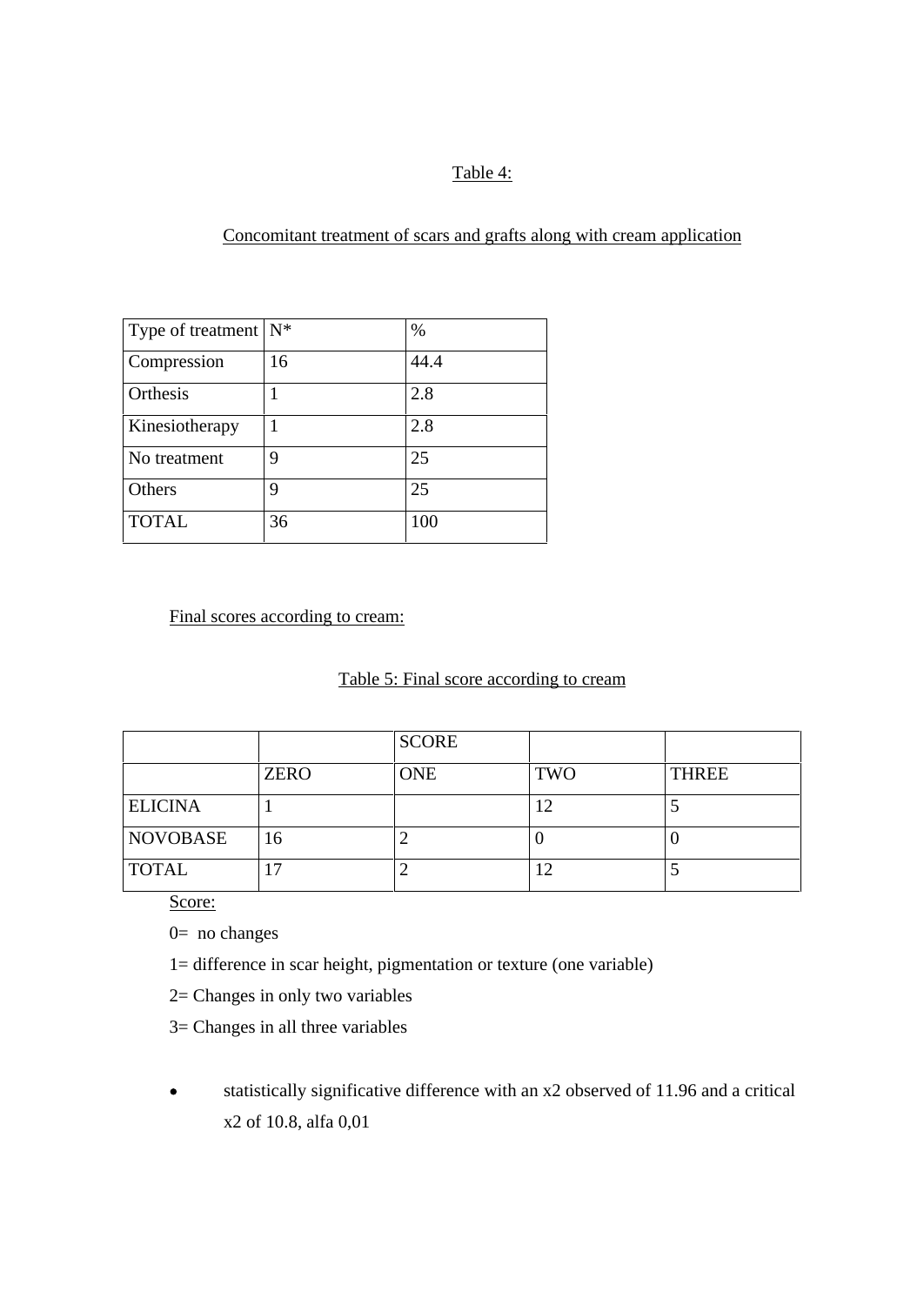# Variable changes:

Considering only those pigmentation changes observed after the cream applications, we can see:

## Table 6: Pigmentation changes according to the applied cream

|                | Same Pigmentation | Decreased Pigmentation |
|----------------|-------------------|------------------------|
| <b>ELICINA</b> |                   |                        |
| NOVOBASE       |                   |                        |
| <b>TOTAL</b>   |                   |                        |

- 22.2% of the patients that used Elicina maintained their pigmentation. The  $\bullet$ remaining 77.7%, a decrease was observed.
- Of the patients that used Novobase, 94.4% maintained their pigmentation and only 5.5% showed a decrease.

## Table 7: Height changes in scars according to the applied cream

|                | Same Height | Decreased Height |
|----------------|-------------|------------------|
| <b>ELICINA</b> |             |                  |
| NOVOBASE       |             |                  |
| <b>TOTAL</b>   |             |                  |

Those patients that showed a decrease in height, maintained their compressive treatment throughout all the study. 27.7% correspond to those that used Elicina.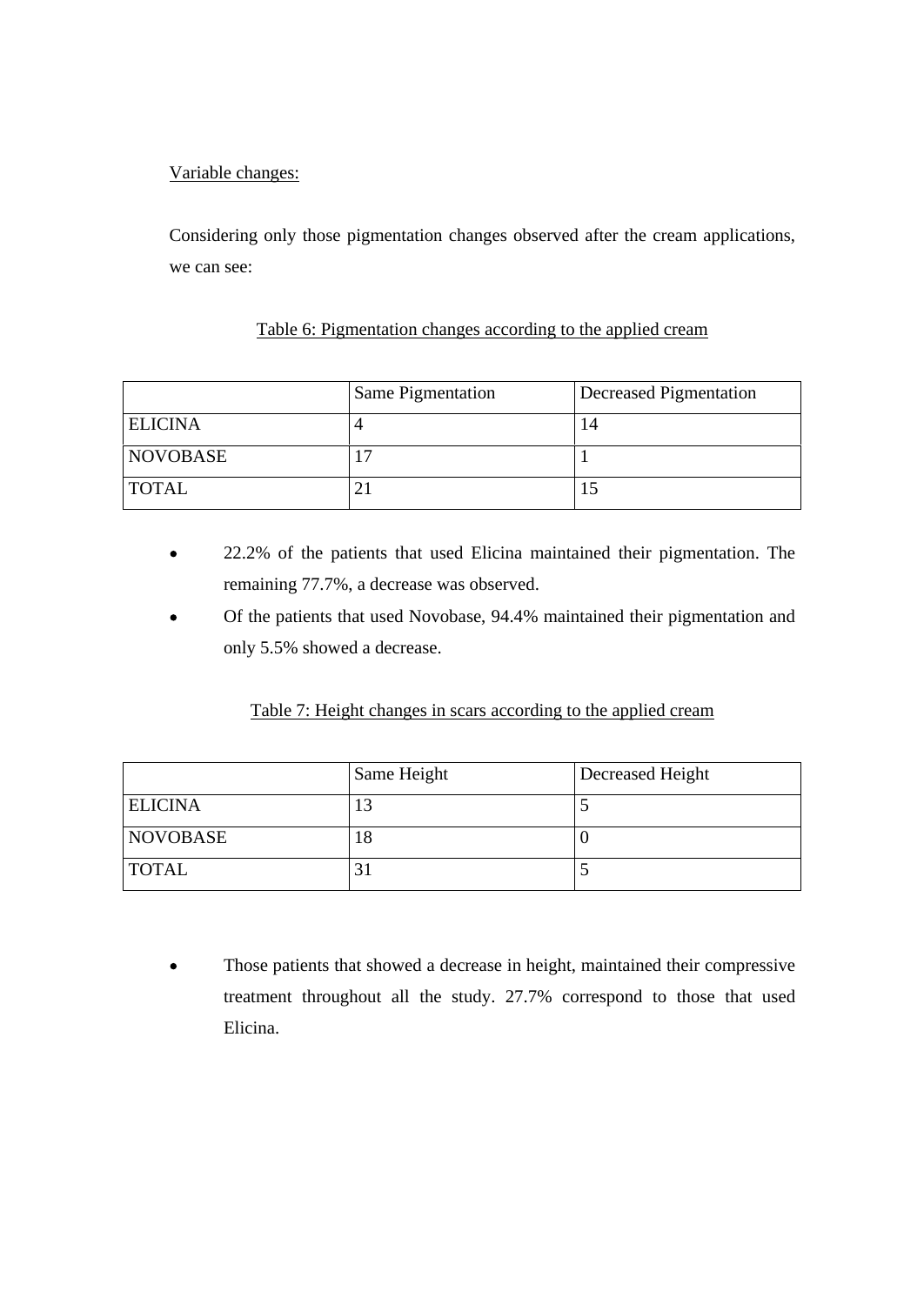# Table8: Graft texture changes according to the applied cream

|                | Same Texture | Decreased Texture |
|----------------|--------------|-------------------|
| <b>ELICINA</b> |              |                   |
| NOVOBASE       |              |                   |
| <b>TOTAL</b>   |              |                   |

- graft texture quality increased in two patients: 11.1% of all patients who used  $\bullet$ Elicina
- scar texture: no changes were observed with the use of Elicina or Novobase. $\bullet$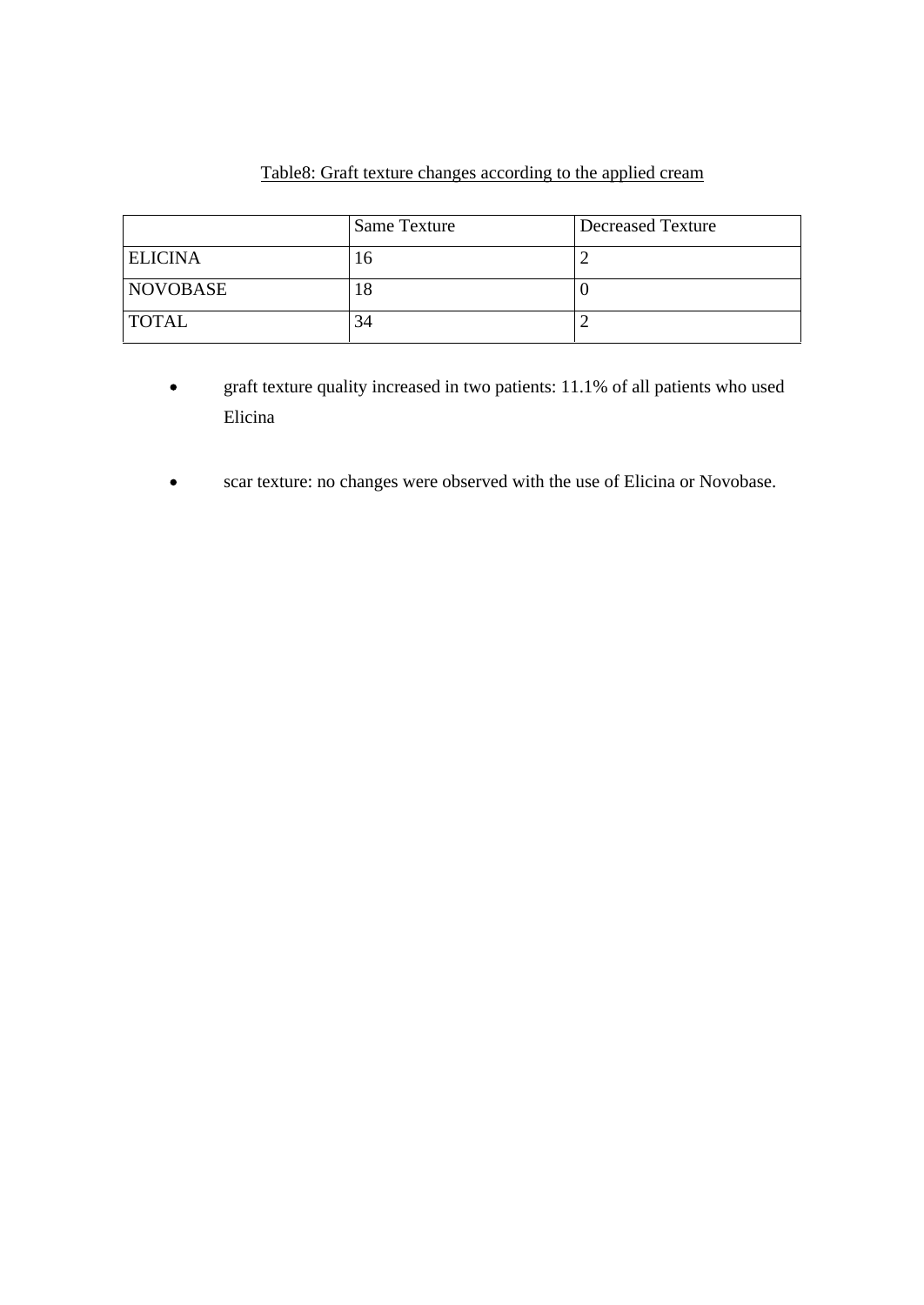#### **Conclusions**

The result of this clinical essay concludes that this cream can help in the treatment of burned children with hypertrophic scars and/or grafts, independent of the affected body zone (face, neck and hands). This cream would act favoring loss of pigmentation in scars and grafts and helping the quality of graft texture. Apparently, there wouldn't be any demonstratable effect, in evident relationship as to the hypertrophic scar's height. 27% of the patients treated with Elicina, showed increase in all the evaluated aspects. 66% showed changes in two aspects. 5.5% didn't show any changes whatsoever.

Regarding pigmentation, 22.2% of the patients that used Elicina maintained their actual pigmentation, whereas 77.7% showed decrease. 94.4% of the patients that used Novobase maintained their actual pigmentation and only 5.5% showed decrease.

Considering texture, 11.1% of the patients that used Elicina showed better quality graft results. No changes were observed in scars with the use of either cream.

The scar height decreased in 27.7% of the patients treated with Elicina (percentage associated with compressive treatment).

No side effects whatsoever were observed using Elicina.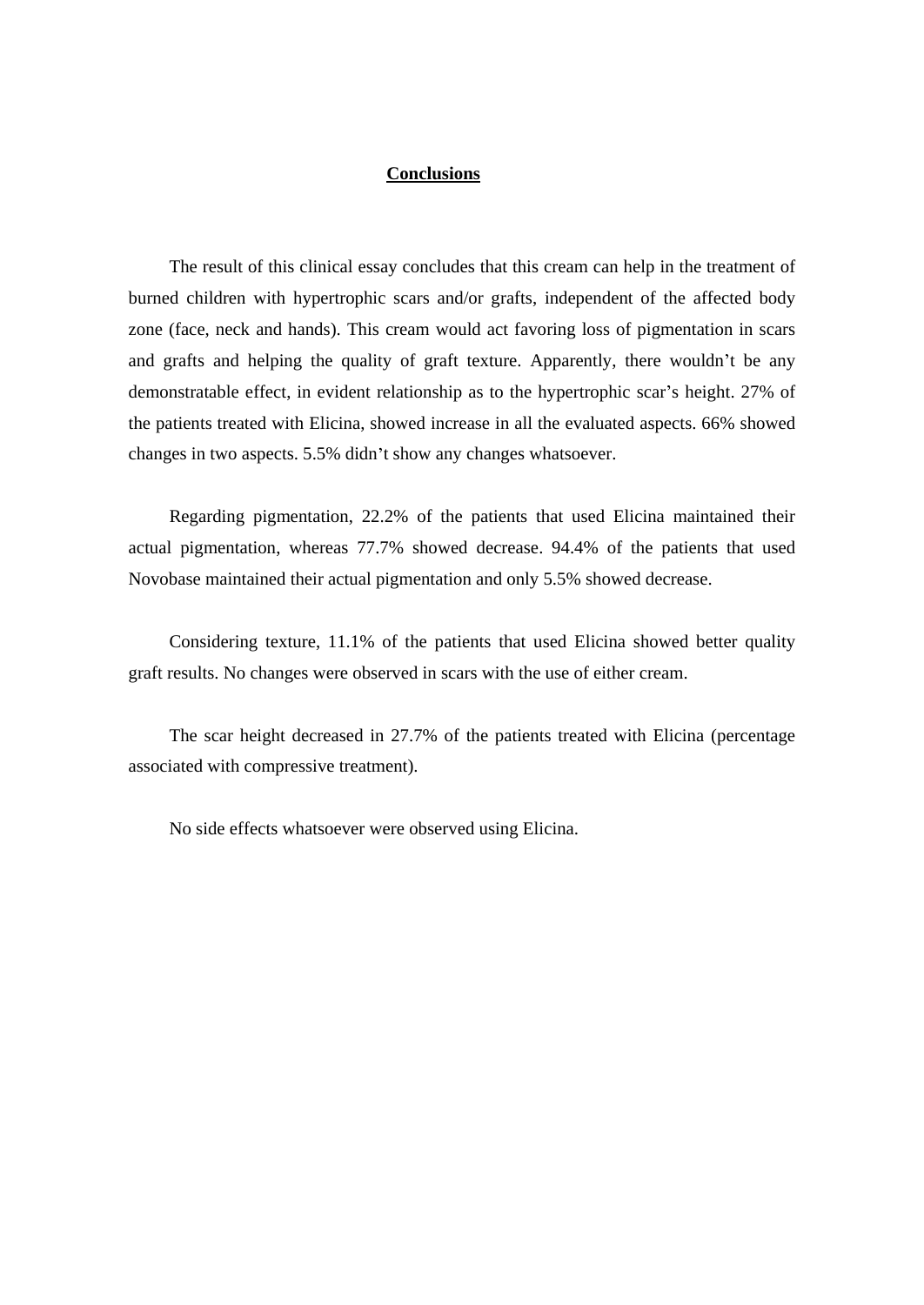#### **Comments**

44.4% of the universe of the studied patients maintained compressive therapy throughout the entire study. All of the patients, in which hypertrophic scar height was observed to decrease, were also under compressive treatment.

The use of this cream during the active phase of recent scars and grafts, should be used in conjunction with compressive, adjuvant treatment.

According to the observed results, it seems interesting to us to conduct a new study in which Elicina is applied to patients who possess older grafts and mature scars and who don't require compressive therapy. in order to be able to truly isolate the studied variables.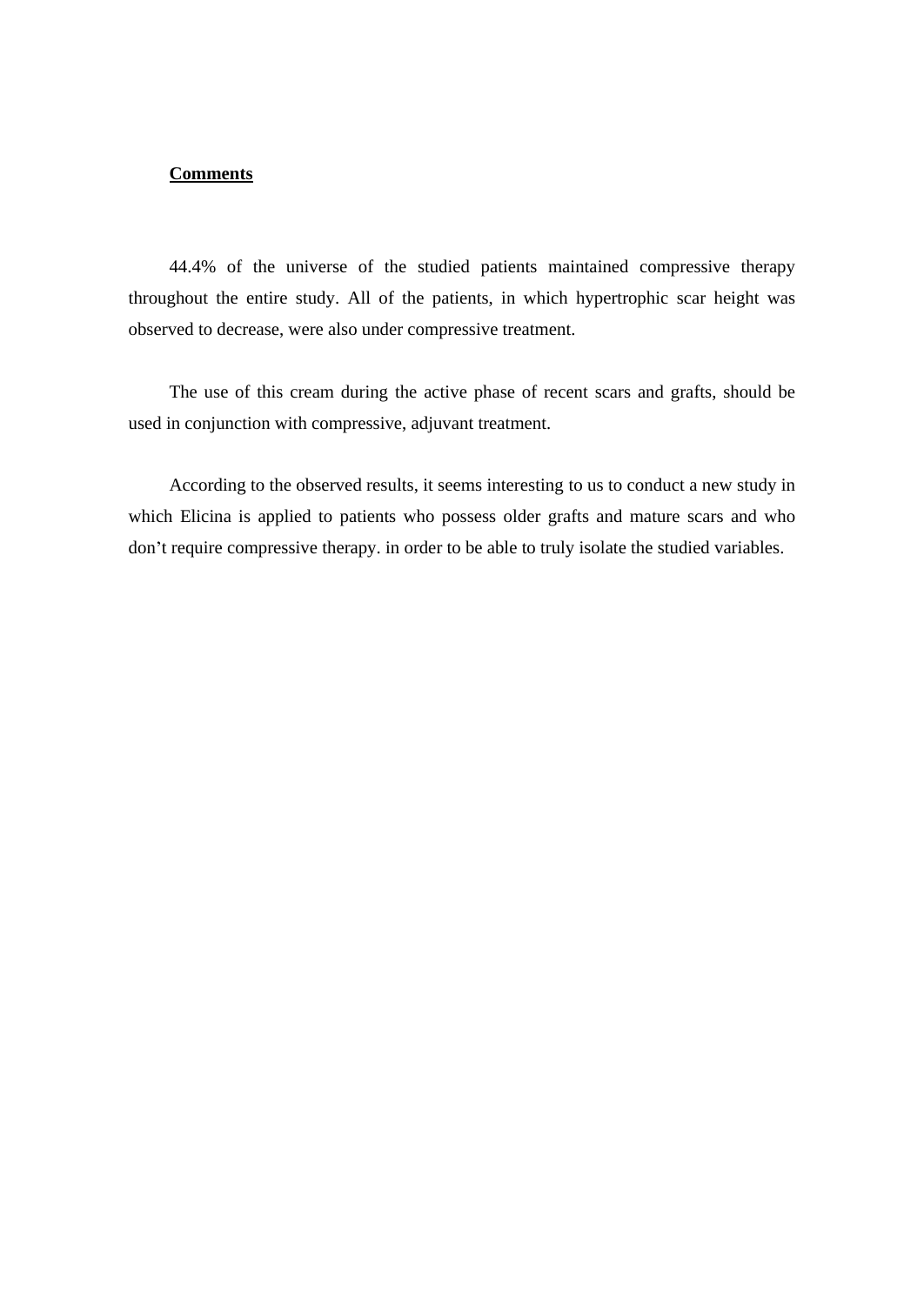# ELICINA PROTOCOLS INFORMATION



Photo 1

Female 20 years old when she was included Photo 1: Sept. 27, 1999: hyaline scar, thickened and soft Photo 2: Jan 14, 2000: soft, flat scar, similar color compared to normal skin · without any additional treatment, except elicina



Photo 2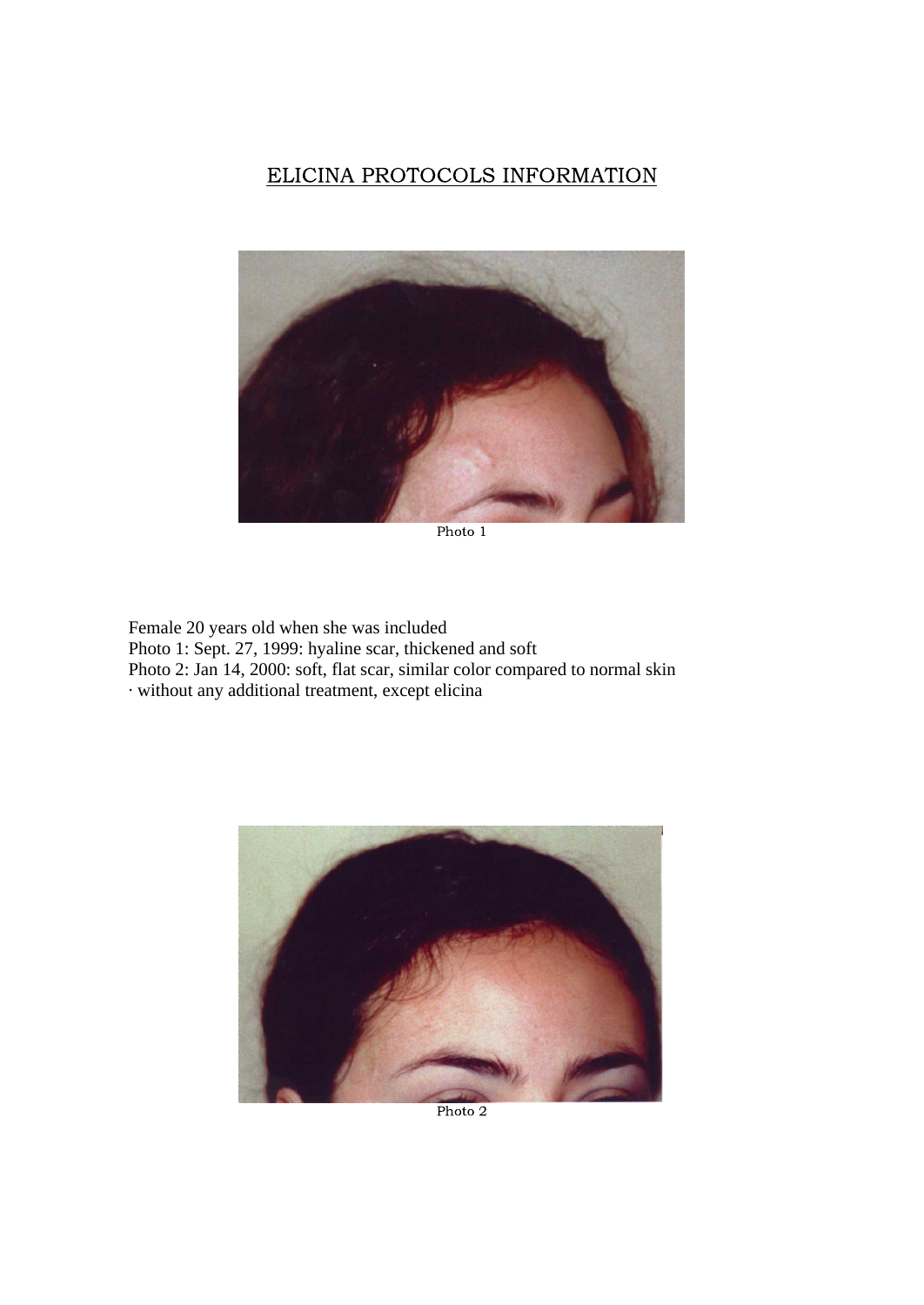

Photo 1

Female, 2 years 6 months old. Photo 1: Sept 30, 1999: soft scar rugged graft Photo 2: Oct 27, 2000: soft scar, soft graft, diminished coloration, light-brown. · night compressive treatment associated with Elicina



Photo 2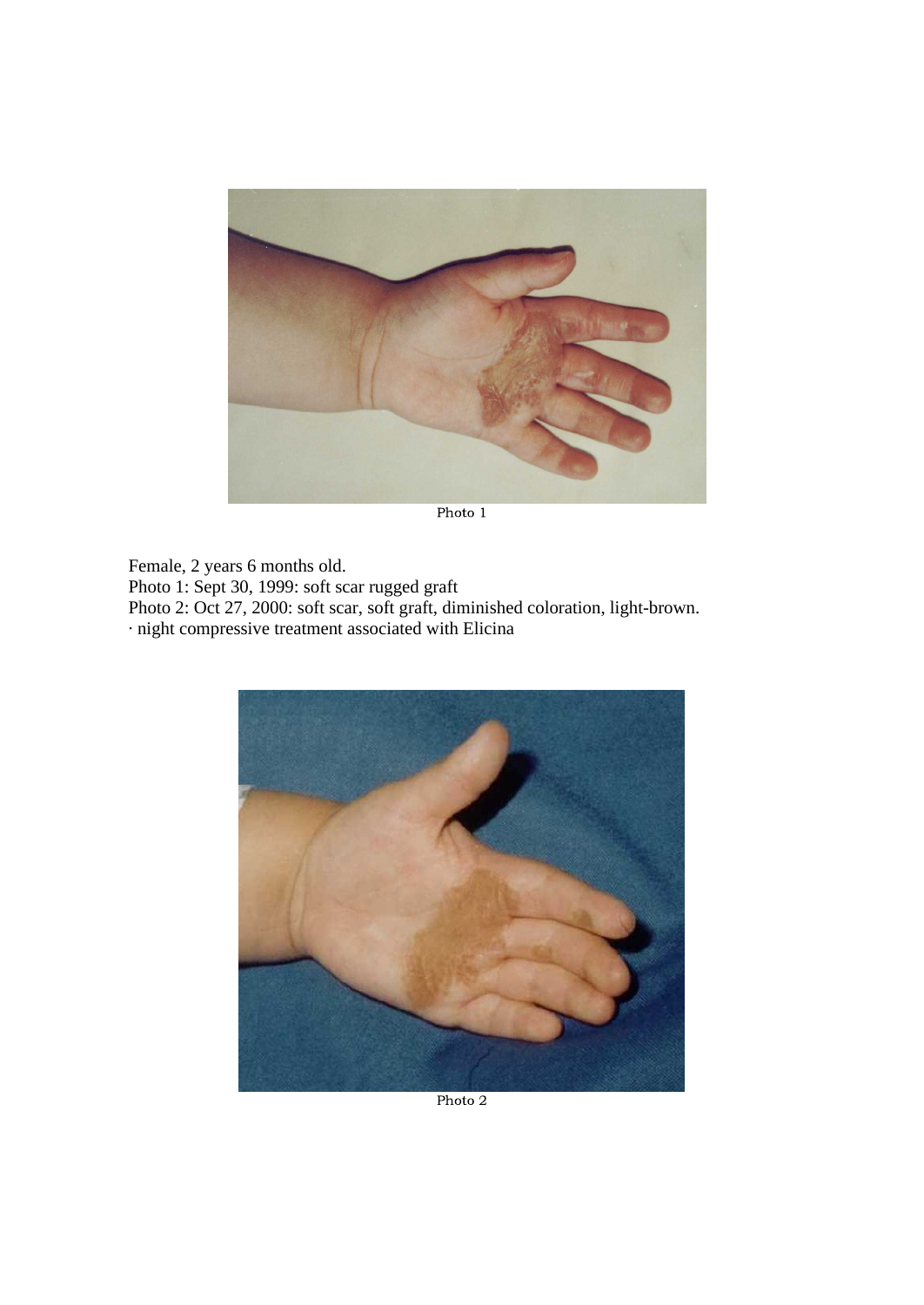

Photo 1

Male 20 years old.

Photo 1: Oct 4, 1999: soft scar, graft very anfractuous, dark-brown color Photo 2: Nov 30, 1999: soft scar, soft graft, anfratcuosity clearly decreases, decreased coloration

· parallel compressive treatment to Elicina.



Photo 2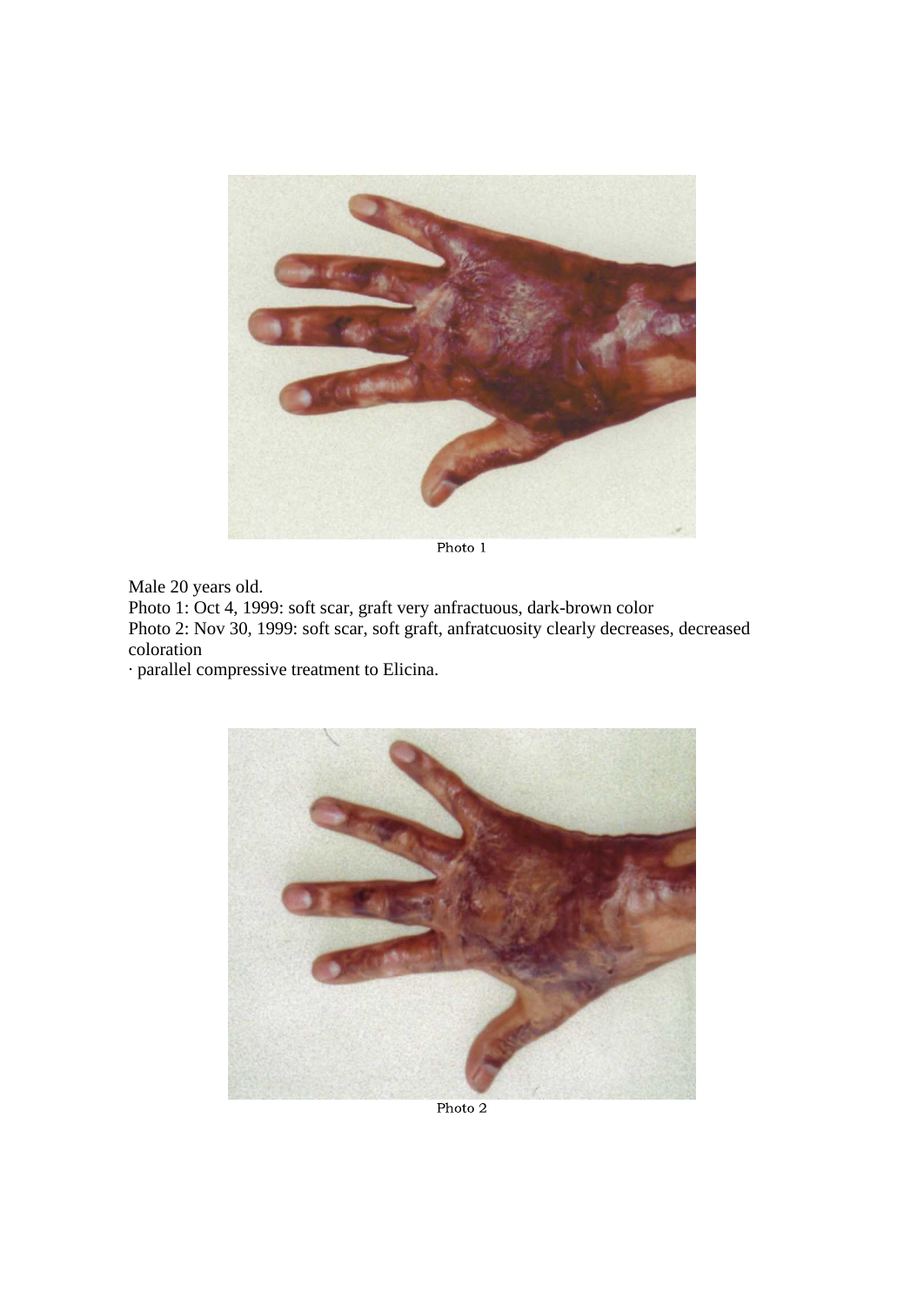

Photo 1

Male, 2 years, 3 months old. Photo 1: Nov 30, 1999: Soft scar, 2 mm thick, anfractuous soft graft Photo 2: Oct 27, 2000: soft scar, coloration evidently decreases, thickness decreases throughout its major surface, anfractuous soft graft, light-beige color · Compressive permanent treatment parallel to Elicina application.



Photo 2